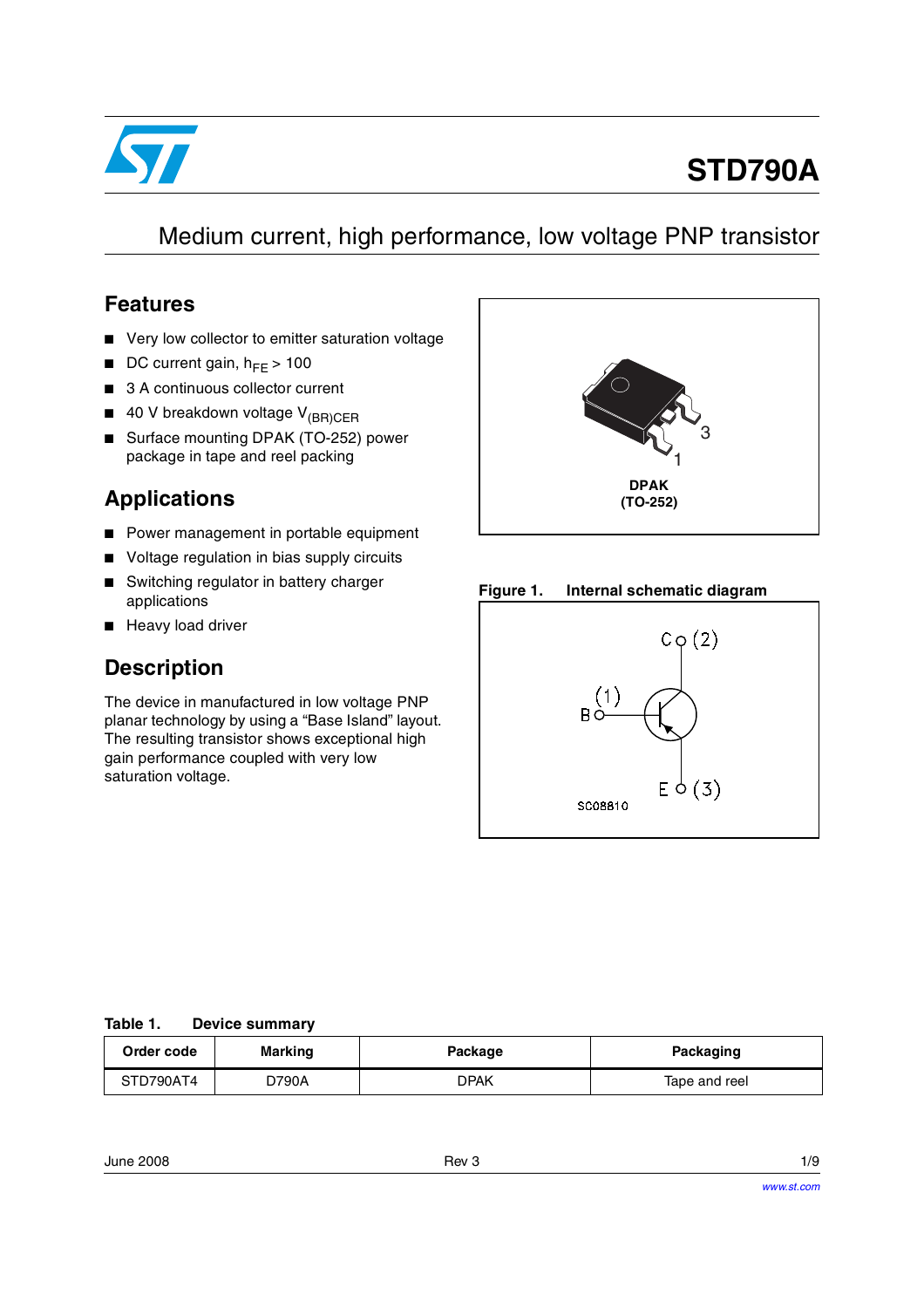# **1 Electrical ratings**

| Table 2. |  | Absolute maximum rating |  |
|----------|--|-------------------------|--|
|----------|--|-------------------------|--|

| Symbol           | <b>Parameter</b>                                     | <b>Value</b> | Unit |
|------------------|------------------------------------------------------|--------------|------|
| V <sub>CBO</sub> | Collector-base voltage ( $I_F = 0$ )                 | -40          | V    |
| $V_{CER}$        | Collector-emitter voltage ( $R_{BF}$ = 47 $\Omega$ ) | -40          | v    |
| V <sub>CEO</sub> | Collector-emitter voltage ( $I_B = 0$ )              | -30          | V    |
| V <sub>EBO</sub> | Emitter-base voltage ( $I_C = 0$ )                   | -5           | v    |
| $I_{\rm C}$      | Collector current                                    | -3           | A    |
| $I_{CM}$         | Collector peak current ( $t_P < 5$ ms)               | -6           | Α    |
| $P_{\text{tot}}$ | Total dissipation at $T_c = 25 °C$                   | 15           | w    |
| $T_{\sf stg}$    | Storage temperature                                  | $-65$ to 150 | °C   |
| TJ.              | Max. operating junction temperature                  | 150          | °C   |

### **Table 3. Thermal data**

| <b>Symbol</b>         | <b>Parameter</b>                        | Value | Unit |
|-----------------------|-----------------------------------------|-------|------|
| $n_{\text{thi-case}}$ | Thermal resistance junction-case<br>max | 8.33  | °C/W |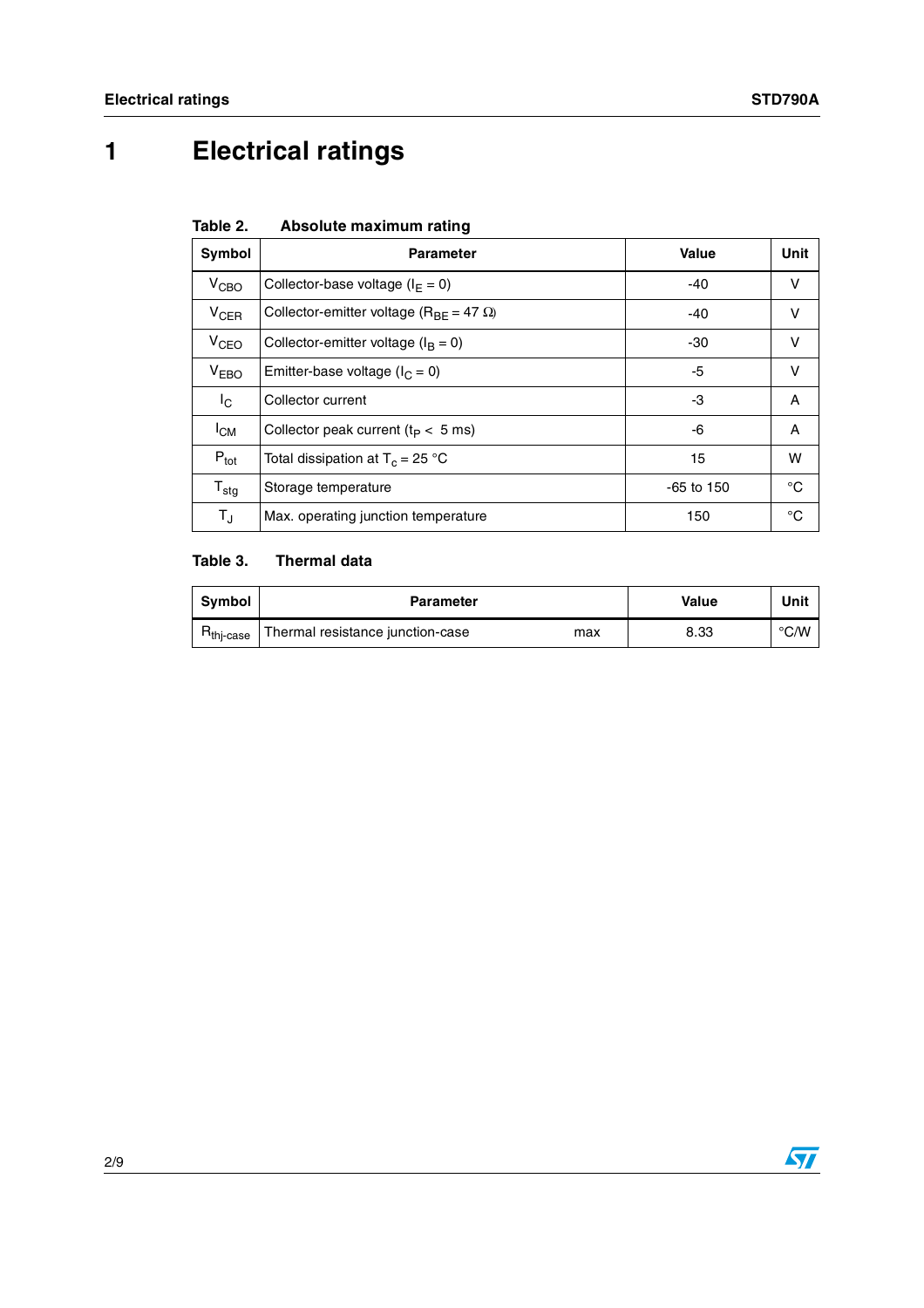# **2 Electrical characteristics**

 $(T_{\text{case}} = 25 \text{ °C}$  unless otherwise specified)

| <b>Symbol</b>                | <b>Parameter</b>                                                 | <b>Test conditions</b>                                         | Min.  | Typ.   | Max.          | <b>Unit</b> |
|------------------------------|------------------------------------------------------------------|----------------------------------------------------------------|-------|--------|---------------|-------------|
| $I_{CBO}$                    | Collector cut-off current<br>$(I_F = 0)$                         | $V_{CB} = -30 V$<br>$V_{CB} = -30 V$ ; T <sub>C</sub> = 100 °C |       |        | -10<br>$-100$ | μA<br>μA    |
| <b>IEBO</b>                  | Emitter cut-off current<br>$(I_C = 0)$                           | $V_{FB} = -4 V$                                                |       |        | -10           | μA          |
| $V_{(BR)CEO}$ <sup>(1)</sup> | Collector-emitter<br>breakdown voltage<br>$(I_{\rm B} = 0)$      | $I_C = -10$ mA                                                 | $-30$ |        |               | v           |
| $V_{(BR)CER}$ <sup>(1)</sup> | Collector-emitter<br>breakdown voltage<br>$(R_{BF} = 47 \Omega)$ | $I_C = -10$ mA                                                 | $-40$ |        |               | v           |
| $V_{(BR)CBO}$                | Collector-base<br>breakdown voltage<br>$(I_E = 0)$               | $I_C = -100 \mu A$                                             | $-40$ |        |               | v           |
| $V_{(BR)EBO}$                | Emitter-base breakdown<br>voltage $(I_C = 0)$                    | $I_F = -100 \mu A$                                             | -5    |        |               | v           |
| $V_{CE(sat)}$ <sup>(1)</sup> | Collector-emitter                                                | $I_C = -0.5 A$ $I_B = -5 mA$                                   |       |        | $-0.15$       | v           |
|                              | saturation voltage                                               | $I_C = -1.2 A$ $I_B = -20 mA$                                  |       |        | $-0.25$       | v           |
|                              |                                                                  | $I_C = -2 A$ $I_B = -20 mA$                                    |       |        | $-0.5$        | V           |
|                              |                                                                  | $I_C = -3 A$ $I_B = -100 mA$                                   |       |        | $-0.7$        | V           |
|                              |                                                                  | $I_C = -3 A$ $I_B = -100 mA$                                   |       |        |               |             |
|                              |                                                                  | $T_{\rm J}$ = 100 °C                                           |       |        | $-0.9$        | v           |
| $V_{BE(sat)}$ <sup>(1)</sup> | Base-emitter saturation<br>voltage                               | $I_C = -1A$<br>$I_B = -10$ mA                                  |       | $-0.8$ | -1            | v           |
| $V_{BE(on)}$ <sup>(1)</sup>  | Base-emitter on voltage                                          | $I_C = -1$ A<br>$V_{CE} = -2 V$                                |       | $-0.8$ | $-1$          | v           |
|                              |                                                                  | $I_C = -10 \text{ mA}$ $V_{CF} = -2 \text{ V}$                 | 100   | 200    | 400           |             |
|                              |                                                                  | $I_C = -500 \text{ mA}$ $V_{CE} = -2 \text{ V}$                | 100   | 200    | 400           |             |
| $h_{FF}$ <sup>(1)</sup>      | DC current gain                                                  | $I_C = -1$ A<br>$V_{CF} = -2 V$                                | 100   |        |               |             |
|                              |                                                                  | $I_C = -2 A$<br>$V_{CE} = -1 V$                                | 100   | 160    |               |             |
|                              |                                                                  | $V_{CF} = -3 A$ $V_{CF} = -1 V$                                | 90    | 130    |               |             |

### **Table 4. Electrical characteristics**

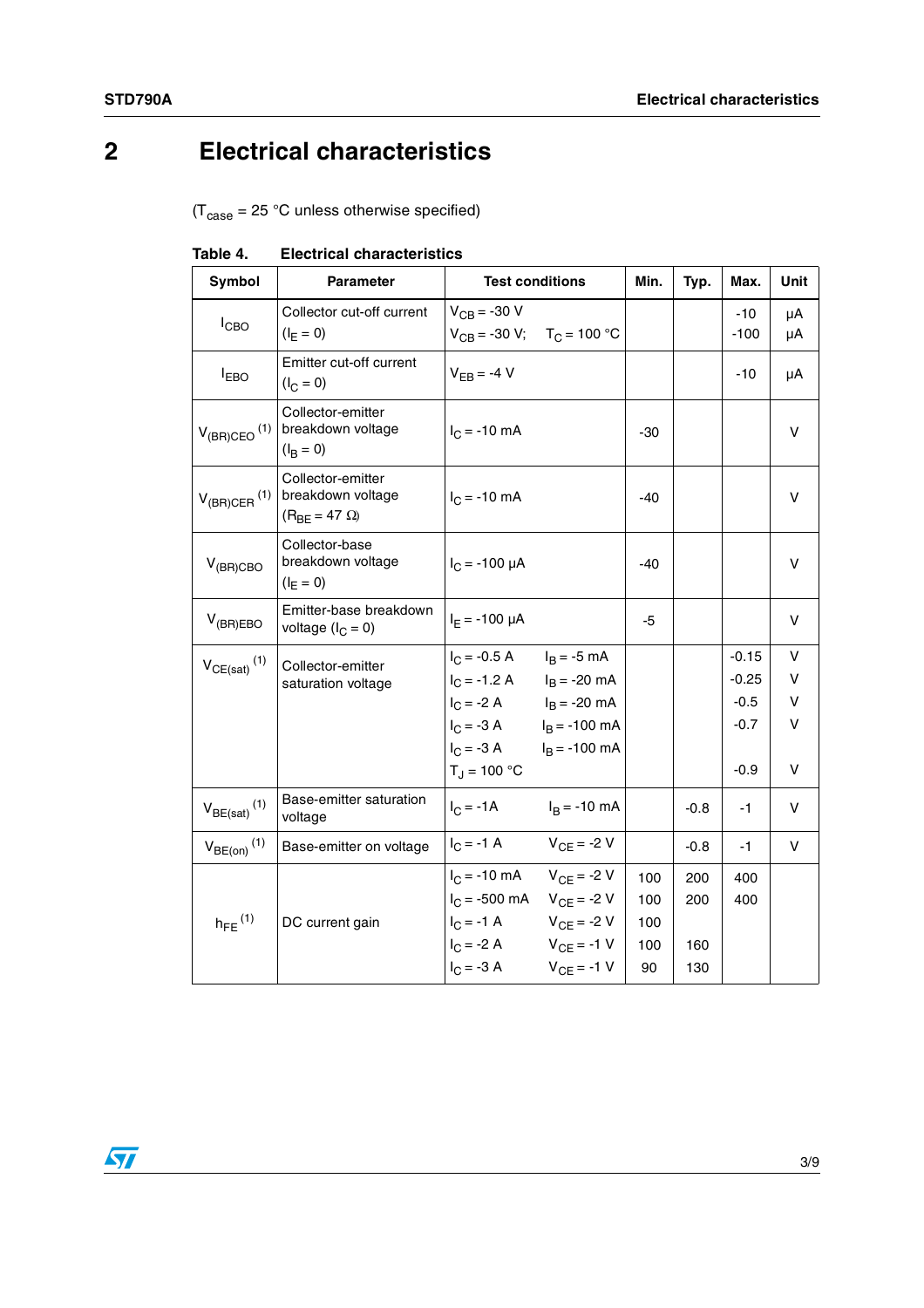| Symbol                                           | <b>Parameter</b>                                                       | <b>Test conditions</b>                                                                              | Min. | Typ.                    | Max.                     | Unit                 |
|--------------------------------------------------|------------------------------------------------------------------------|-----------------------------------------------------------------------------------------------------|------|-------------------------|--------------------------|----------------------|
| $f_t$                                            | Transition frequency                                                   | $V_{CF} = -5 V$<br>$I_C = -50$ mA<br>$f = 50$ MHz                                                   |      | 100                     |                          | <b>MHz</b>           |
| $t_{d}$<br>$t_{r}$<br>$t_{\rm s}$<br>$t_{\rm f}$ | Resistive load<br>Delay time<br>Rise time<br>Storage time<br>Fall time | $V_{\rm CC}$ = -20 V<br>$I_C = -3 A$ V <sub>CO</sub><br>$I_{B1} = -I_{B2} = -60$ mA<br>see Figure 8 |      | 180<br>160<br>250<br>80 | 220<br>210<br>300<br>100 | ns<br>ns<br>ns<br>ns |

**Table 4. Electrical characteristics (continued)**

1. Pulse duration = 300  $\mu$ s, duty cycle  $\leq 1.5\%$ 

### **2.1 Electrical characteristics (curves)**



 $0.2$ 

 $10^{-2}$ 

Ш

 $10^{-1}$ 

 $10<sup>0</sup>$ 

 $I_c(A)$ 

 $\overline{\mathbf{S}}$ 

 $10^{-2}$  $10^{-2}$ 

 $^{\circ}_{10}$ <sup>0</sup>

 $\frac{1}{2}$  (A)

Figure 2. DC current gain **Figure 3. DC current gain**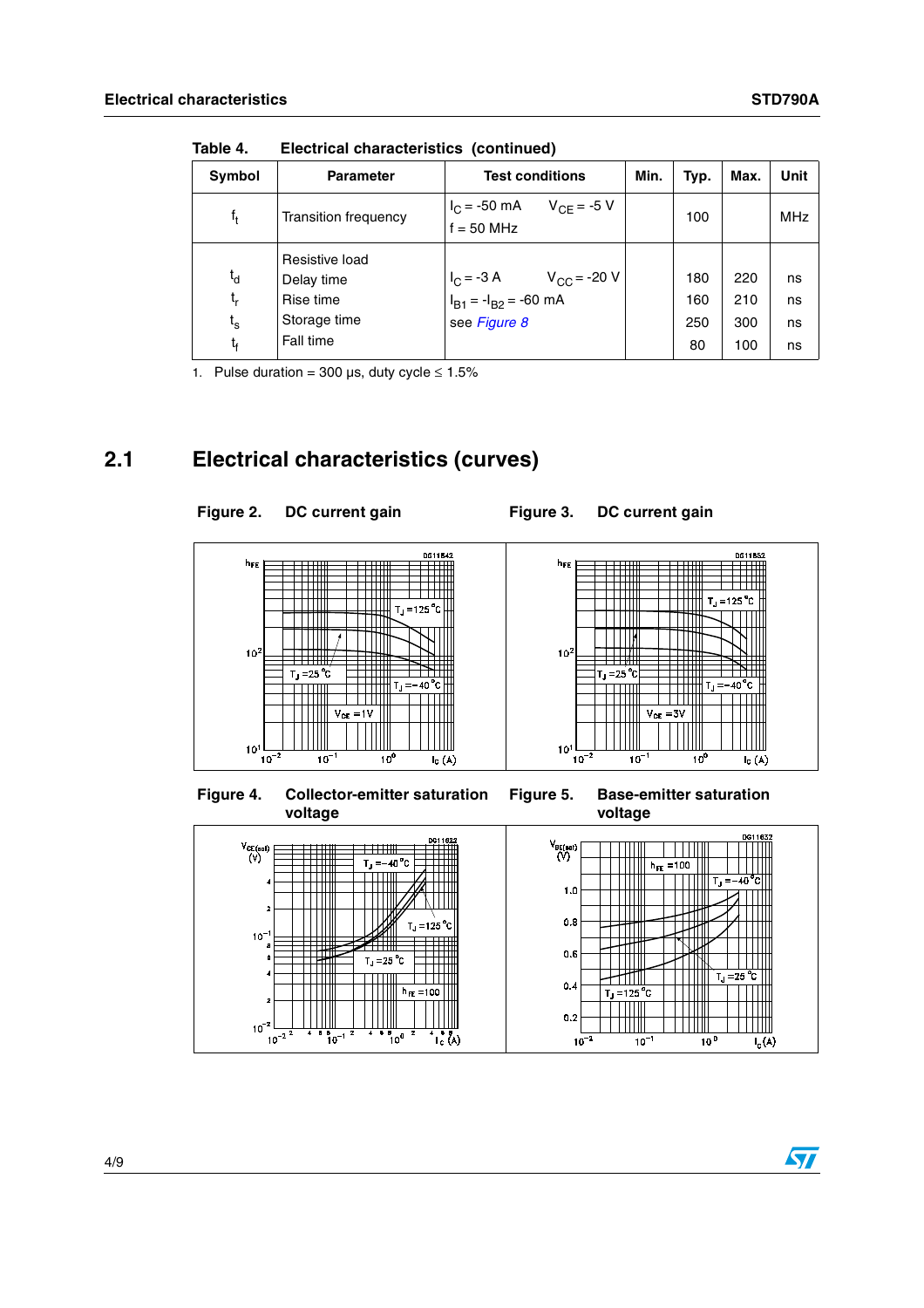

### **Figure 6. Switching time resistive load Figure 7. Switching time resistive load**

### **2.2 Test circuit**

<span id="page-4-0"></span>



 $\sqrt{2}$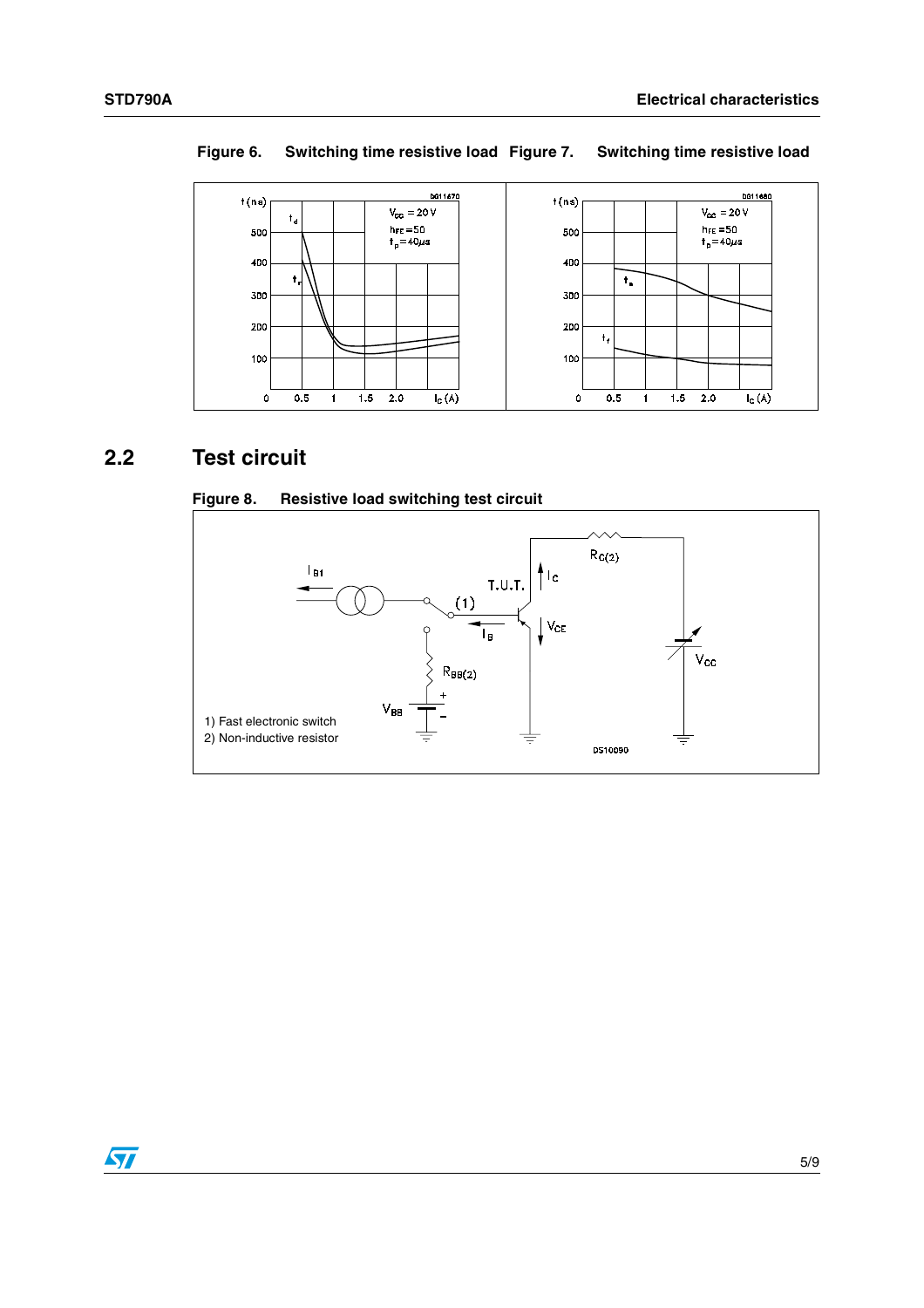# **3 Package mechanical data**

In order to meet environmental requirements, ST offers these devices in ECOPACK® packages. These packages have a Lead-free second level interconnect. The category of second level interconnect is marked on the package and on the inner box label, in compliance with JEDEC Standard JESD97. The maximum ratings related to soldering conditions are also marked on the inner box label. ECOPACK is an ST trademark. ECOPACK specifications are available at: www.st.com

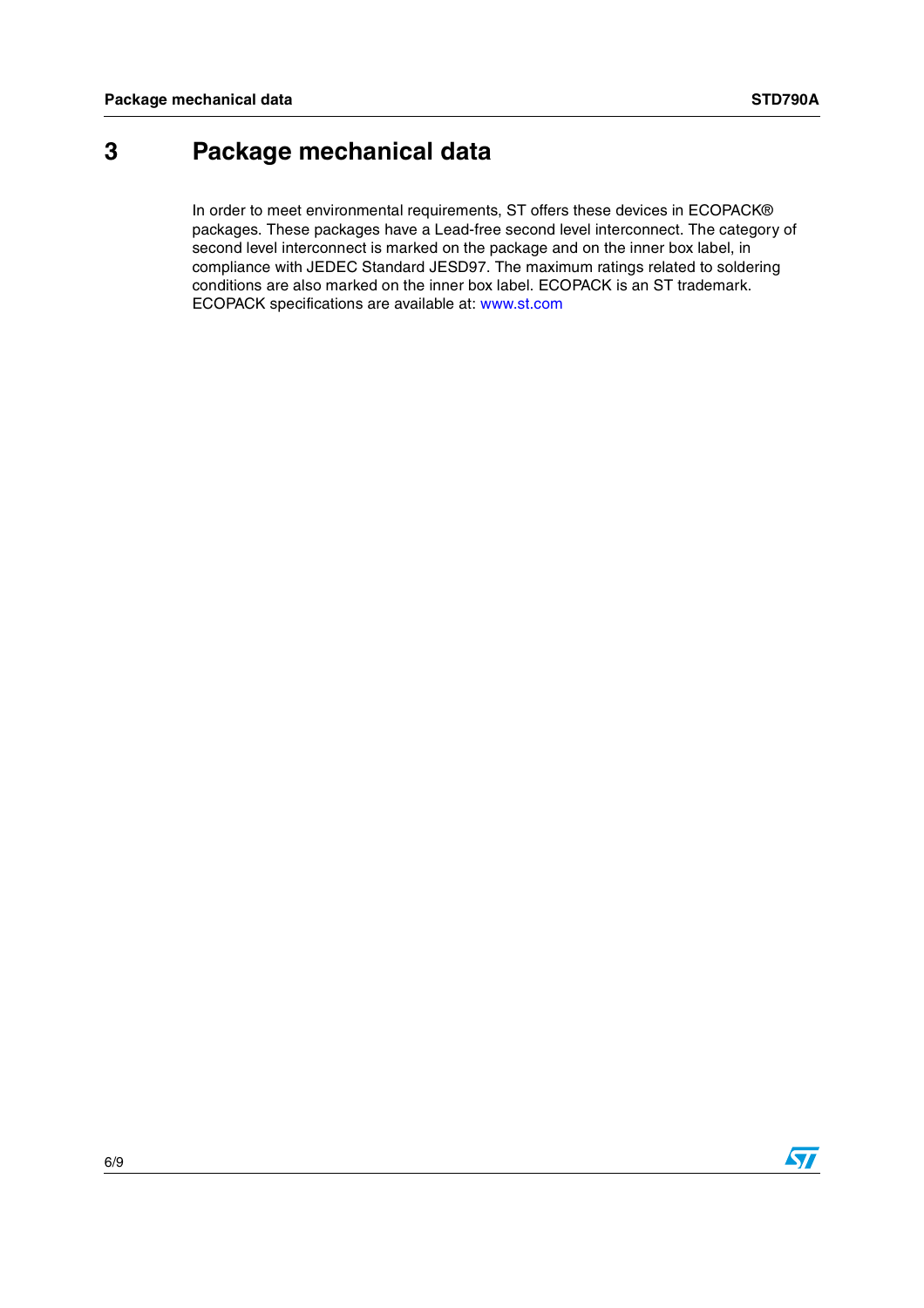h

| TO-252 (DPAK) mechanical data |              |      |             |
|-------------------------------|--------------|------|-------------|
| DIM.                          |              | mm.  |             |
|                               | min.         | typ  | max.        |
| A                             | 2.20         |      | 2.40        |
| A1                            | 0.90         |      | 1.10        |
| A <sub>2</sub>                | 0.03         |      | 0.23        |
| b                             | 0.64         |      | 0.90        |
| b4                            | 5.20         |      | 5.40        |
| c                             | 0.45         |      | 0.60        |
| c2                            | 0.48         |      | 0.60        |
| D                             | 6.00         |      | 6.20        |
| $\overline{D1}$               |              | 5.10 |             |
| Ε                             | 6.40         |      | 6.60        |
| E <sub>1</sub>                |              | 4.70 |             |
| e                             |              | 2.28 |             |
| e1                            | 4.40         |      | 4.60        |
| н                             | 9.35         |      | 10.10       |
| L                             | $\mathbf{1}$ |      |             |
| L1                            |              | 2.80 |             |
| L2                            |              | 0.80 |             |
| L4                            | 0.60         |      | 1           |
| $\mathsf R$                   |              | 0.20 |             |
| V <sub>2</sub>                | $0^{\circ}$  |      | $8^{\circ}$ |



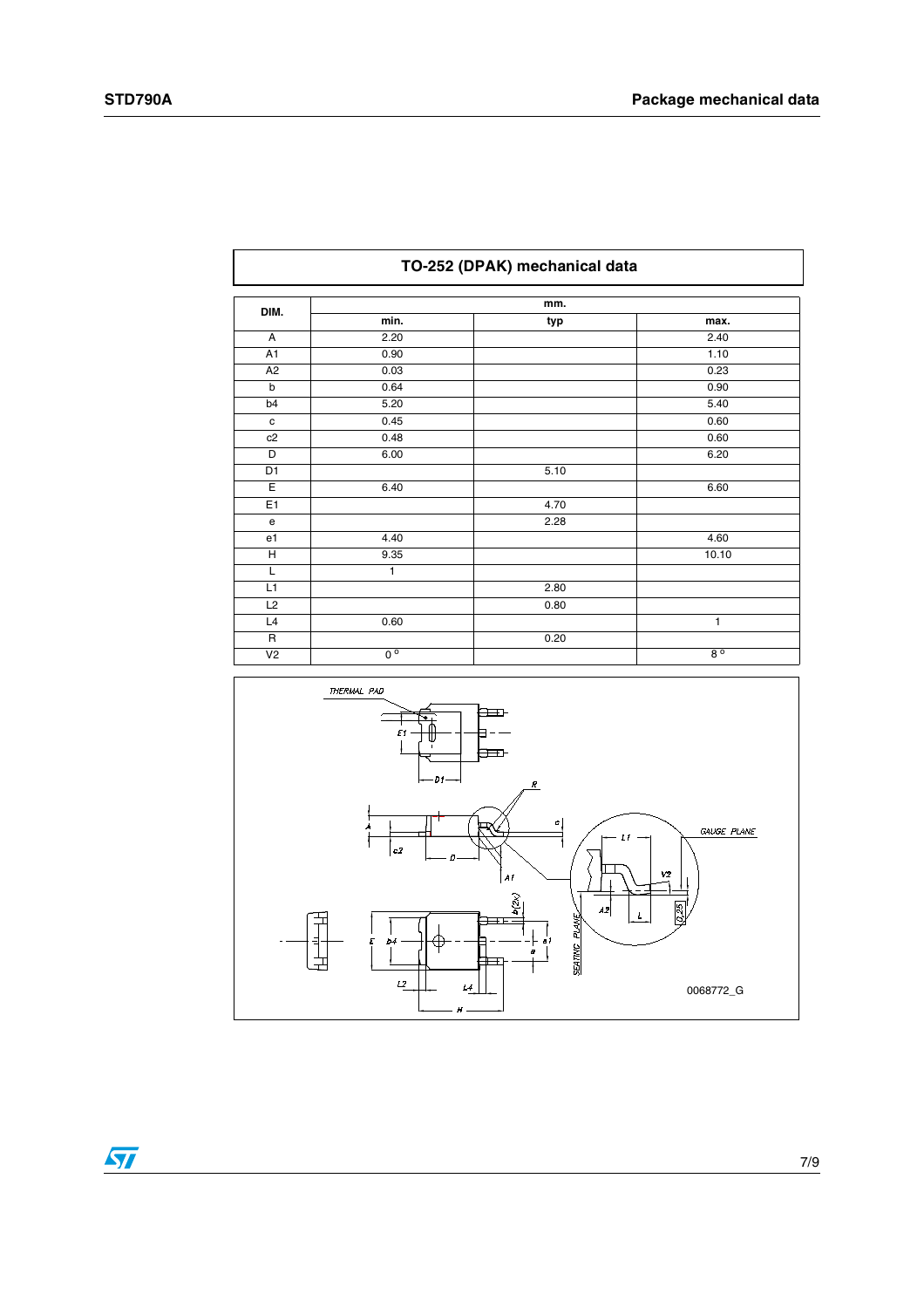# **4 Revision history**

#### Table 5. **Document revision history**

| <b>Date</b> | <b>Revision</b> | <b>Changes</b>                 |
|-------------|-----------------|--------------------------------|
| 24-Mar-2004 |                 | Initial release.               |
| 27-Mar-2006 | 2               | New template, new graphics     |
| 25-Jun-2008 | 3               | Updated TO-252 mechanical data |